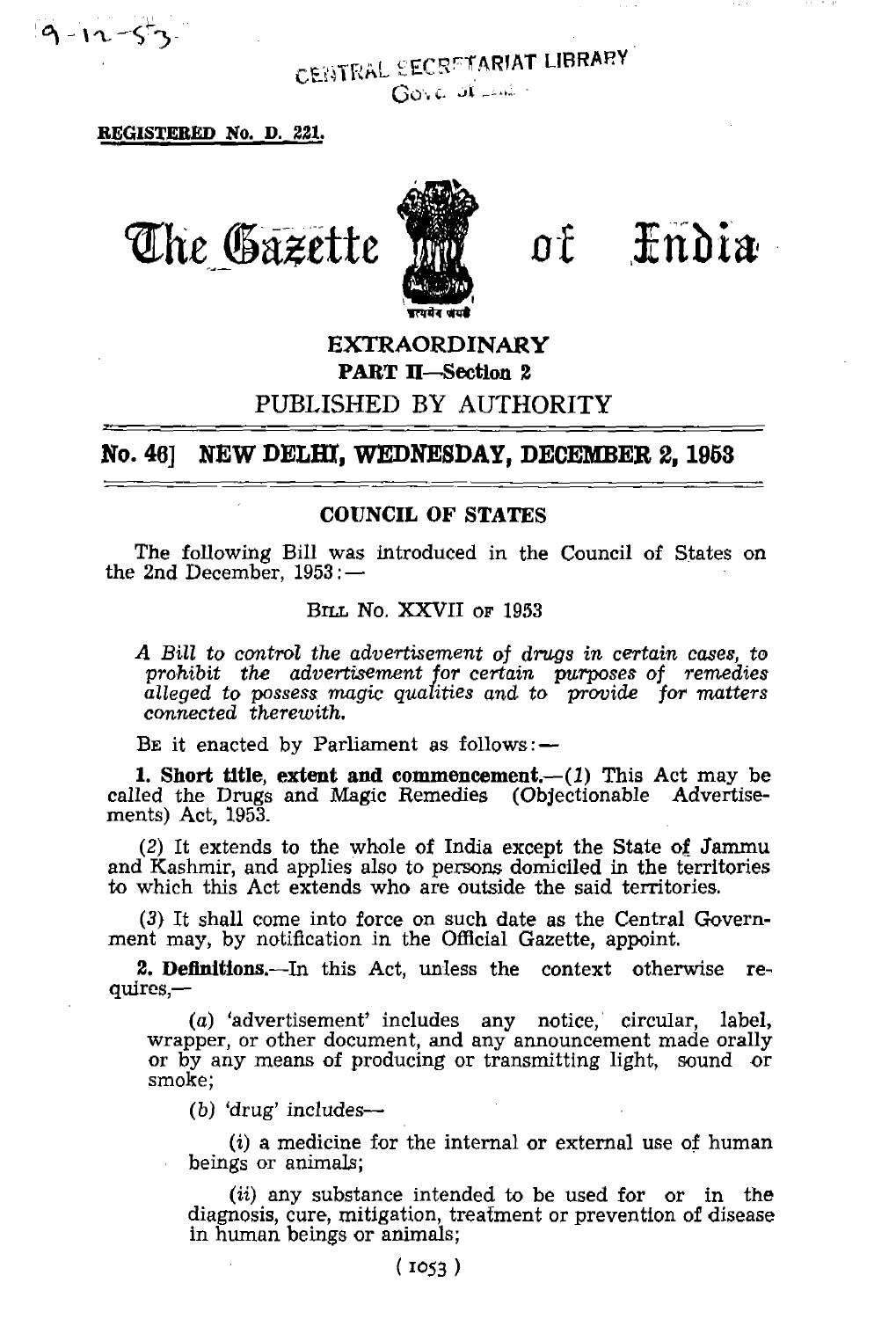*(iii)* any article, other than food, intended to affect or influence in any way the structure or any organic function of the body of human beings or animals;

*(iv)* any article intended for use as a component of any medicine, substance or article, referred to in sub-clauses  $(i)$ ,  $(ii)$  and  $(iii)$ ;

(c) 'magic remedy' includes a talisman, *rrumtra, kavacha,* and any other charm of any kind which is alleged to possess miraculous powers for or in the diagnosis, cure, mitigation, treatment or prevention of any disease in human beings or animals or for affecting or influencing in any way the structure or any organic function of the body of human beings or animals;

(d) 'taking any part in the publication of any advertisement' includes—

(i) the printing of the advertisement,

*(ii)* the publication of any advertisement outside the territories to which this Act extends by or at the instance of a person residing within the said territories;

(e) 'venereal disease' includes syphilis, gonorrhoea, soft chancre, venereal granuloma and lympho granuloma.

**3. Prohibition of advertisement of certain drugs for treatment of certain diseases and disorders.**—Subject to the provisions of this Act, no person shall take any part in the publication of any advertisement referring to any drug in terms which suggest or are calculated to lead to the use of that drug for—

(a) the procurement of miscarriage in women or prevention of conception in women; or

(b) the maintenance or improvement of the capacity of human beings for sexual pleasure; or

(c) the correction of menstrual disorder in women; or

(d) the diagnosis, cure, mitigation, treatment or prevention of any venereal disease or any other disease or condition which may be specified in rules made under this Act.

**4. Prohibition of misleading: advertisements relating to drugs.**— Subject to the provisions of this Act, no person shall take any part in the publication of any advertisement relating to a drug if the advertisement contains any matter which—

(a) directly or indirectly gives a false impression regarding the true character of the drug; or

(b) makes a false claim for the drug; or

(c) is otherwise false or misleading in any material particular.

5. **Prohibition of advertisement of magic remedies for treatment cf certain diseases and disorders.**—No person carrying on or purporting to carry on the profession of administering magic remedies shall take any part in the publication of any advertisement referring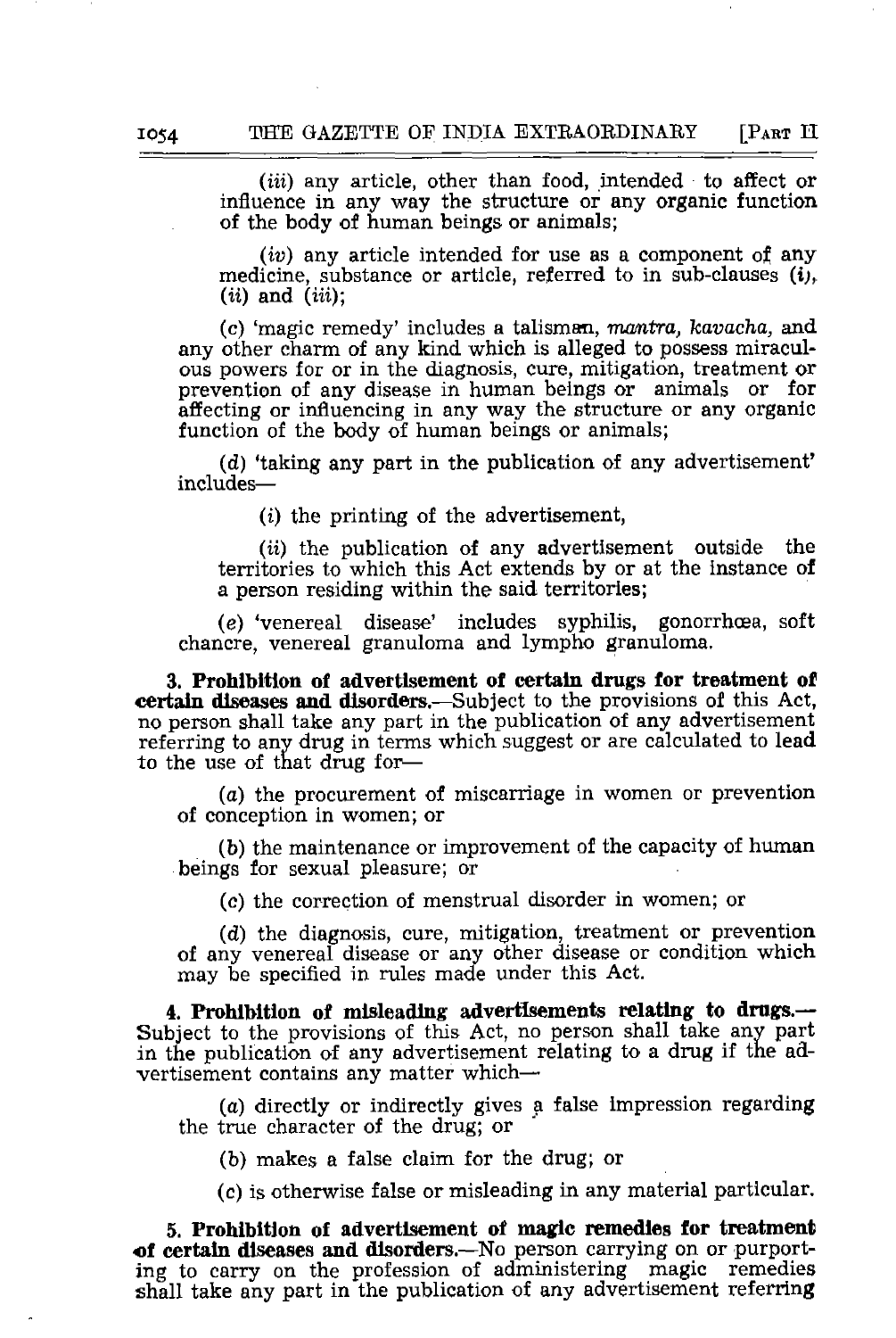to any magic remedy which directly or indirectly claims to be efficacious for any of the purposes specified in section 3.

**6. Prohibition of import into, and export from, India of certain .advertisements.**—No person shall import into, or export from, the territories to "vhich this Act extends any document containing an ^advertisement of the nature referred to in section 3, or section 4, or section 5, and any documents containing any such advertisements shall be deemed to be goods of which the import or export has been Drohibited' under section 19 of the Sea Customs Act, 1878 (VIII of 1878) and all the provisions of that Act shall have effect accordingly, •except that section 183 thereof shall have effect as if for the word 'shall' therein the word 'may' were substituted.

**1. Penalty.**—Whoever contravenes any of the provisions of this Act shall, on conviction, be punishable—

(a) in the case of a first conviction, with imprisonment which may extend to six months, or with fine, or with both;

(b) in the case of a subsequent conviction, with imprisonment which may extend to one year, or with fine, or with both.

**8. Confiscation of documents, etc., containing advertisements ^prohibited by this Act.**—Any person authorised by the State Government in this behalf may, at any time, seize and detain any document, article or thing which such person has reason to believe contains any advertisement which contravenes any of the provisions of this Act and the court trying such contravention may direct that such document (including all copies thereof), article or thing shall  $\infty$  forfeited to the Government.

**9. Offences by companies.—**(1) If the person contravening any of the provisions of this Act is a company, every person who at the time the offence was committed, was in charge of, and was responsible to, the company for the conduct of the business of the company as well as the company shall be deemed to be guilty of the contravention and shall be liable to be proceeded against and punished accordingly:

Provided that nothing contained in this sub-section shall render -any such person liable to any punishment provided in this Act if he proves that the offence was committed without his knowledge or that he exercised all due diligence to prevent the commission of such offence.

(2) Notwithstanding anything contained in sub-section *(1)* where an offence under this Act has been committed by a company and it is proved that the offence was committed with the consent or connivance of, or is attributable to any neglect on the part of, any director or manager, secretary or other officer of the company, such director, manager, secretary or other officer of the company shall also be deemed to be guilty of that offence and shall be liable to be proceeded against and punished accordingly.

Explanation.—For the purposes of this section,—

(a) 'company' means any body corporate and includes **a** firm or other association of individuals, and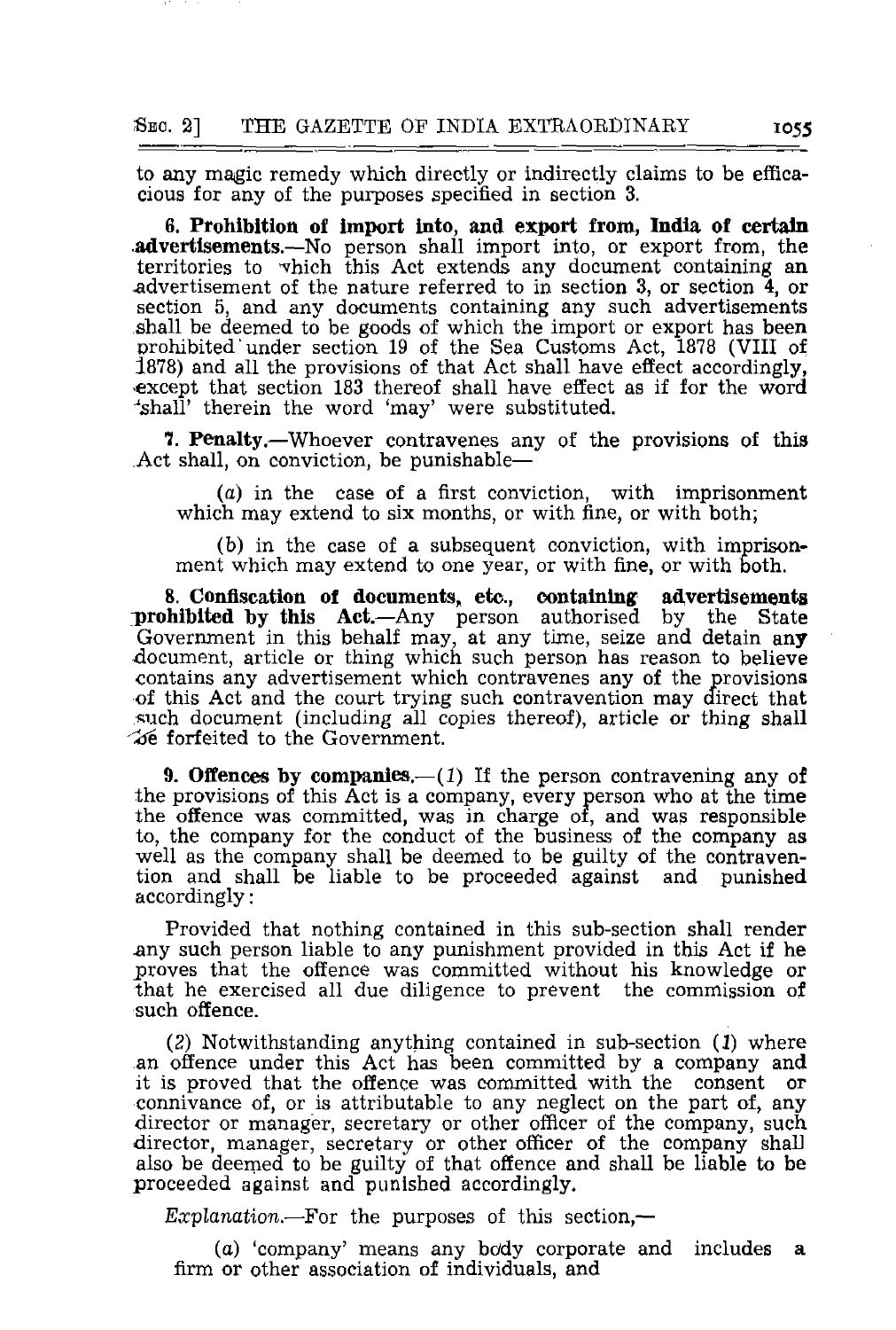(b) 'director' in relation to a firm means a partner in the fifm.

10. Jurisdiction to try offences.—No court inferior to that of a presidency magistrate or a magistrate of the first class shall try any offence punishable under this Act.

**11. Officers to be deemed to be public servants.**—Every person authorised under section 8 shall be deemed to be a public servant within the meaning of section 21 of the Indian Penal Code (Act XLV of 1860).

**12. Indemnity.—**No suit, prosecution or other legal proceeding shall lie against any person for anything which is in good faith done or intended to be done under this Act.

**13. Other laws not affected.**—The provisions of this Act are in addition to, and not in derogation of, the provisions of any other law for the time being in force.

14. **Savings.**—(I) Nothing in this Act shall apply to—

(a) any sign board or notice displayed by a registered medical practitioner on his premises indicating that treatment for any of the diseases or disorders specified in section 3 is undertaken in those premises; or

(b) any treatise or book dealing with any of the matters specified in section 3 from a *bona fide* scientific or social standpoint; or

(c) any advertisement relating to any drug sent confidentially in the prescribed manner only to a registered medical practitioner or to a wholesale or retail chemist for distribution among registered medical practitioners or to a hospital or laboratory; or

(d) any advertisement relating to a drug printed or published by the Government, or, with the previous sanction of the Government, by any other person; or

(e) any advertisement, label or set of instructions which is permitted under the Drugs Act, 1940 (XXIII of 1940), or any rules made thereunder,

(2) In this section,—

(a) 'Registered medical practitioner' means any person,—

*(i)* who holds a qualification granted by an authority specified in, or notified under, section 3 of the Indian Medical Degrees Act, 1916 (VII of 1916) or by an authority specified in any of the Schedules to the Indian Medical Council Act, 1933 (XXVI of 1933); or

*(it)* who is entitled to be registered as a medical practitioner under any law for the time being in force in any State to which this Act extends relating to the registration of medical practitioners;

(b) 'hospital' includes a clinic, dispensary or other institution for the reception of the sick, whether as in-patients or outpatients.